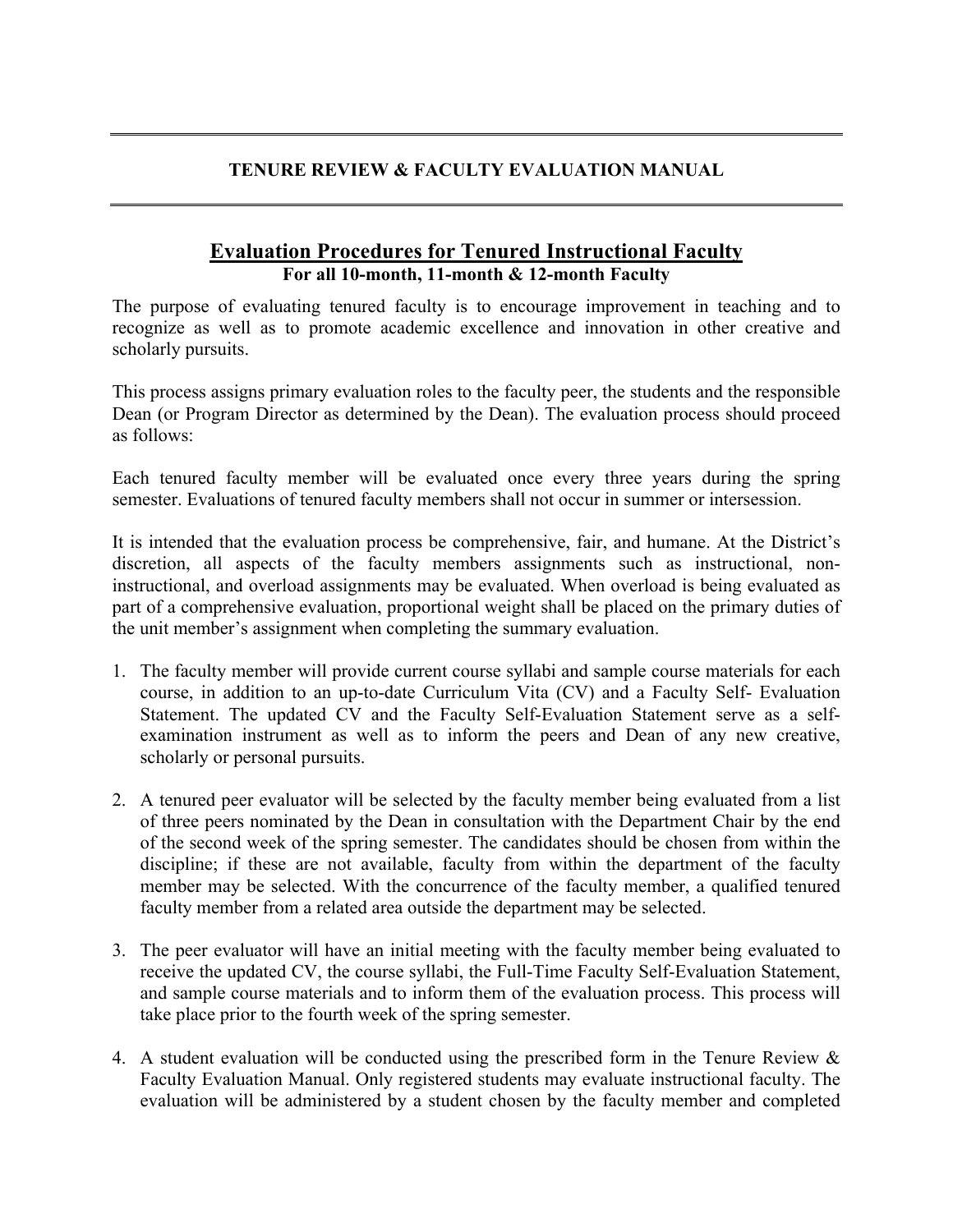evaluation questionnaires will be forwarded to the appropriate School/Center office, which will ensure their timely delivery to Human Resources.

- 5. Student evaluations will be conducted for each unique course prep for the semester of evaluation. If the faculty member has the same prep for two or more assigned sections, then the faculty may choose which of these sections will be evaluated. If the faculty member has only one prep for all sections in the semester of evaluation, two sections of their choosing will be evaluated by students.
- 6. If requested by the faculty member being evaluated, or the peer, or the Dean, classroom observation(s) will be conducted for a minimum of 50 minutes before the post-evaluation meeting. The person conducting the observation may, but is not required to, announce the day they will visit the class. The person requesting the observation shall designate the visitor(s) and may select the peer, his/her responsible Dean, or both. All observation reports shall be documented on the most appropriate District-approved Faculty Evaluation form and will be included in the evaluation file. If either the Dean or the peer request a classroom observation, then both the Dean and the peer will visit the class.
- 7. The peer will meet with the faculty member being evaluated to review the updated CV, the course materials, the Faculty Self-Evaluation Statement, the results of the student evaluations, and the classroom observation, if one occurred. The Dean may be included in the review meeting. This process will take place prior to the twelfth week of the spring semester. A critique of each syllabus using the prescribed Course Syllabus Checklist form will be completed by the peer and will be included in the evaluation file.
- 8. The peer evaluator and the Dean will write the summary evaluation on the Faculty Summary Evaluation form using the self-evaluation, student evaluations, syllabus checklist, classroom observation, if one occurred, and any supplemental materials submitted in the process of evaluation. The summary evaluation report will consist of a summary rating and suggested or required recommendations for professional growth if applicable. The Summary Evaluation will be completed before the end of the spring semester.
- 9. If a "Needs Improvement" is given, a Needs Improvement Plan will be developed by the Dean, and peer in consultation with the faculty being evaluated. A copy of this plan shall be given to each of the three members previously mentioned, and a copy will be placed in the faculty's personnel file prior to the end of the spring semester.
- 10. The summary evaluation report will be shared with the faculty member being evaluated by the peer and the Dean and filed in his/her personnel file. All other written material pertinent to the evaluation will be returned to the faculty member being evaluated.

If consensus is not reached regarding the Summary Evaluation rating, an expanded committee including the original peer evaluator, the Dean, plus an additional faculty peer member, will conduct a second evaluation by the end of the subsequent semester to determine a summary recommendation. The additional peer evaluator will be chosen from the original list of proposed peers or the following list of tenured faculty members: the